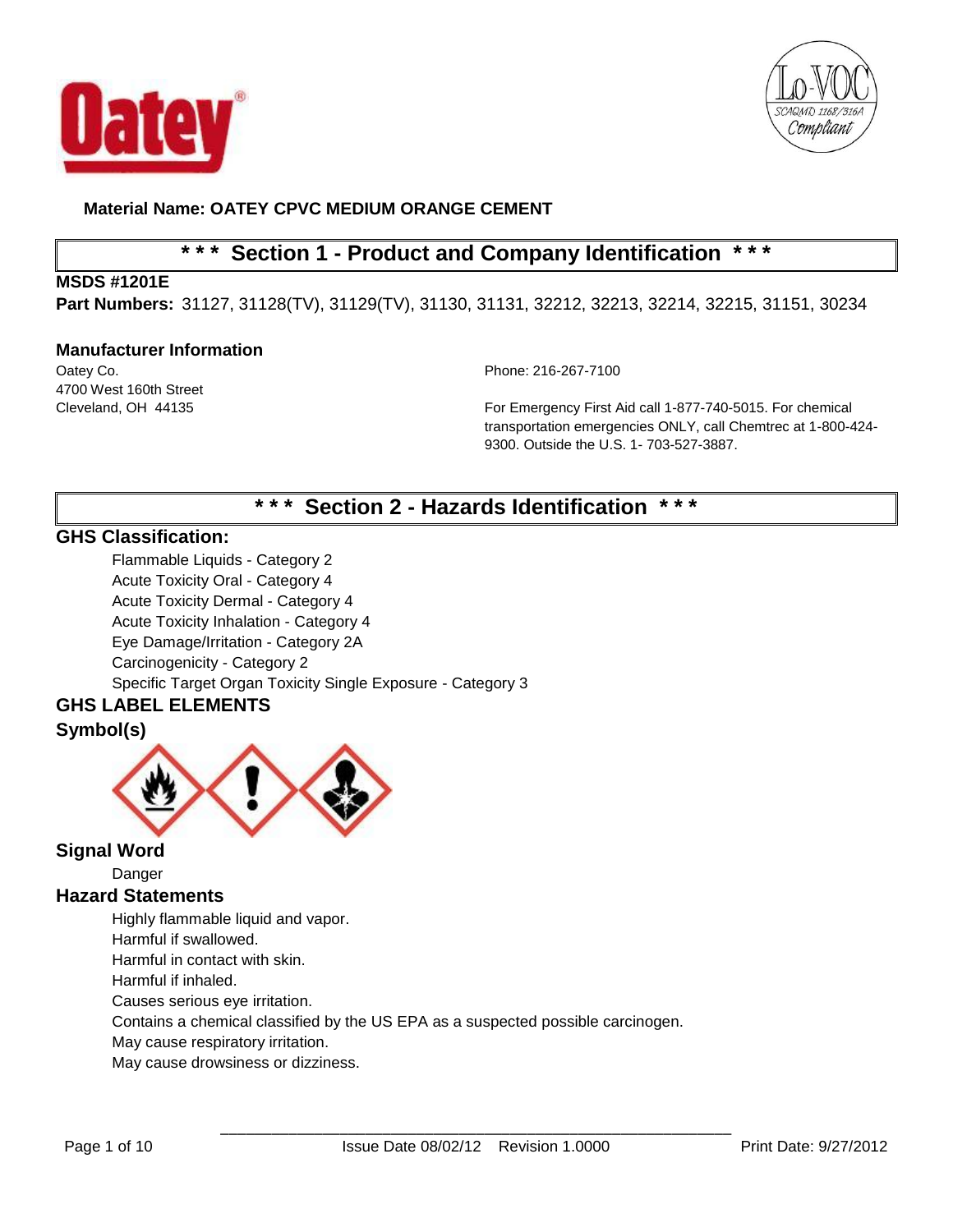## **Precautionary Statements**

#### **Prevention**

Keep away from heat/sparks/open flames and hot surfaces. - No smoking. Keep container tightly closed. Use explosion-proof electrical/ventilating/lighting/equipment. Use only non-sparking tools. Take precautionary measures against static discharge. Wear protective gloves/eye protection/face protection. Wash thoroughly after handling. Do not eat, drink or smoke when using this product. Obtain special instructions before use. Do not handle until all safety precautions have been read and understood. Avoid breathing fume/gas/mist/vapors.

Use only outdoors or in a well-ventilated area.

#### **Response**

If on skin (or hair): Remove/Take off immediately all contaminated clothing. Rinse skin with water/shower. Wash contaminated clothing before reuse.

If swallowed: Call a poison center or doctor/physician if you feel unwell. Rinse mouth. Do not induce vomiting. If inhaled: Remove victim to fresh air and keep at rest in a position comfortable for breathing. Call a poison center or doctor/physician if you feel unwell.

If in eyes: Rinse cautiously with water for several minutes. Remove contact lenses, if present and easy to do.

Continue rinsing. Immediately call a poison center or doctor/physician.

If exposed or concerned: Get medical advice/attention.

In case of fire: Use dry chemical, CO2, or foam to extinguish fire.

#### **Storage**

Store in a well-ventilated place. Keep cool. Store locked up.

#### **Disposal**

Dispose of contents/container in accordance with local/regional/national/international regulations.

## **\* \* \* Section 3 - Composition / Information on Ingredients \* \* \***

| CAS#        | <b>Component</b>                           | <b>Percent</b> |
|-------------|--------------------------------------------|----------------|
| 109-99-9    | Tetrahydrofuran                            | $30 - 60$      |
| 78-93-3     | Methyl ethyl ketone                        | 10-30          |
| 68648-82-8  | Ethene, chloro-, homopolymer, chlorinated  | $10 - 20$      |
| 67-64-1     | Acetone                                    | $5 - 15$       |
| 108-94-1    | Cyclohexanone                              | $5 - 15$       |
| 112945-52-5 | Silica, amorphous, fumed, crystalline-free | $1 - 5$        |

# **\* \* \* Section 4 - First Aid Measures \* \* \***

## **First Aid: Eyes**

If material gets into eyes or if fumes cause irritation, immediately flush eyes with plenty of water until chemical is removed. If irritation persists, get medical attention immediately.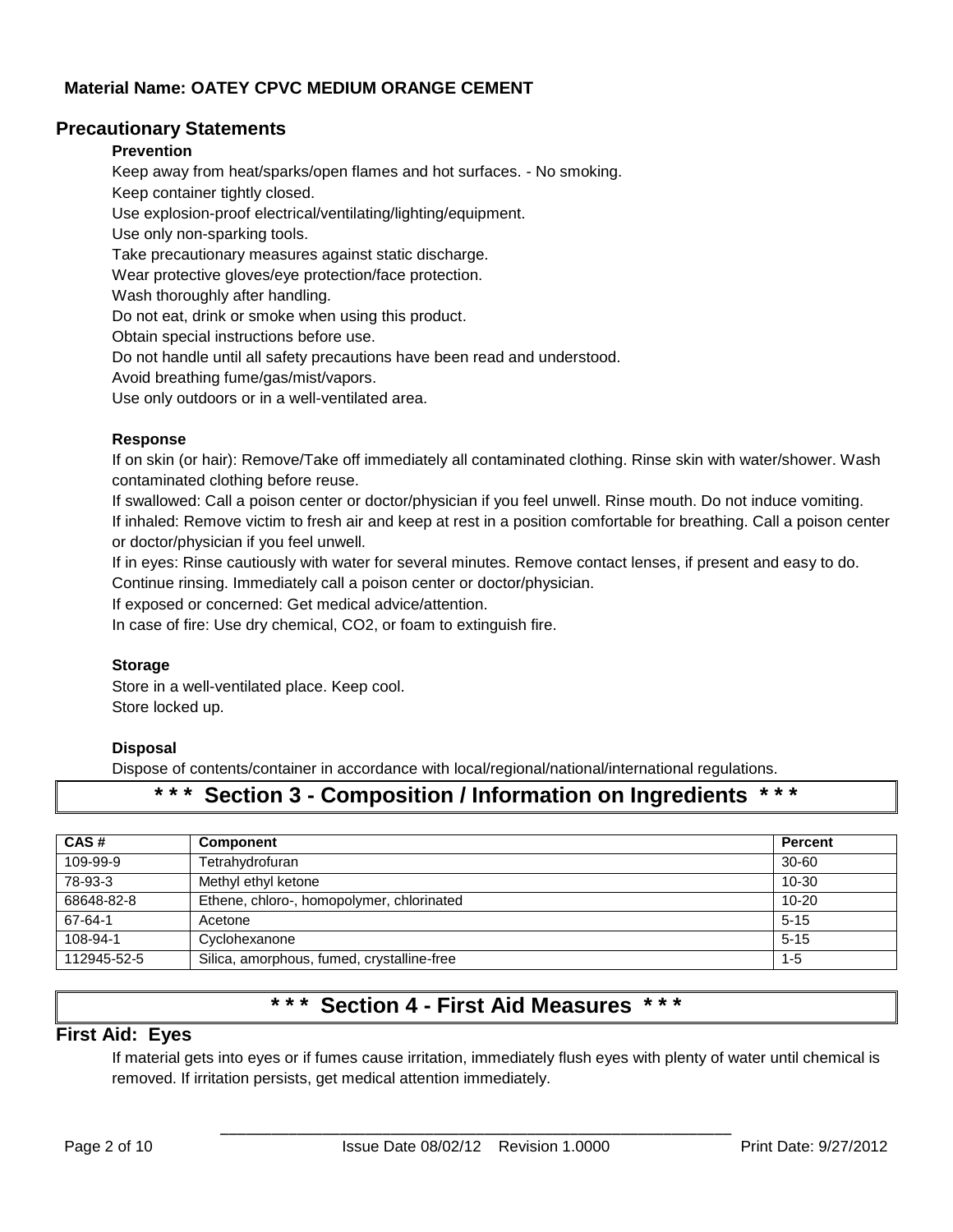## **First Aid: Skin**

Remove contaminated clothing immediately. Wash all exposed areas with soap and water. Get medical attention if irritation develops. Remove dried cement with hand cleaner or baby oil.

#### **First Aid: Ingestion**

DO NOT INDUCE VOMITING. Rinse mouth with water. Never give anything by mouth to a person who is unconscious or drowsy. Get immediate medical attention by calling a Poison Control Center, or hospital emergency room. If medical advice cannot be obtained, then take the person and product to the nearest medical emergency treatment center or hospital.

#### **First Aid: Inhalation**

If symptoms of exposure develop, remove to fresh air. If breathing becomes difficult, administer oxygen. Administer artificial respiration if breathing has stopped. Seek immediate medical attention.

# **\* \* \* Section 5 - Fire Fighting Measures \* \* \***

## **General Fire Hazards**

See Section 9 for Flammability Properties.

Highly flammable liquid and vapor. Keep away from heat and all sources of ignition including sparks, flames, lighted cigarettes and pilot lights. Containers may rupture or explode in the heat of a fire. Vapors are heavier than air and may travel to a remote ignition source and flash back. This product contains tetrahydrofuran that may form explosive organic peroxide when exposed to air or light or with age.

#### **Hazardous Combustion Products**

Combustion will produce toxic and irritating vapors including carbon monoxide, carbon dioxide and hydrogen chloride.

#### **Extinguishing Media**

Use dry chemical, CO2, or foam to extinguish fire. Cool fire exposed container with water. Water may be ineffective as an extinguishing agent.

## **Unsuitable Extinguishing Media**

None.

## **Fire Fighting Equipment/Instructions**

Firefighters should wear positive pressure self-contained breathing apparatus and full protective clothing for fires in areas where chemicals are used or stored.

## **\* \* \* Section 6 - Accidental Release Measures \* \* \***

#### **Recovery and Neutralization**

Stop leak if it can be done without risk.

#### **Materials and Methods for Clean-Up**

Remove all sources of ignition and ventilate area. Soak up spill with an inert absorbent such as sand, earth or other noncombusting material. Put absorbent material in covered, labeled metal containers.

#### **Emergency Measures**

Isolate area. Keep unnecessary personnel away.

#### **Personal Precautions and Protective Equipment**

Personnel cleaning up the spill should wear appropriate personal protective equipment, including respirators if vapor concentrations are high.

## **Environmental Precautions**

Prevent liquid from entering watercourses, sewers and natural waterways.

## **Prevention of Secondary Hazards**

None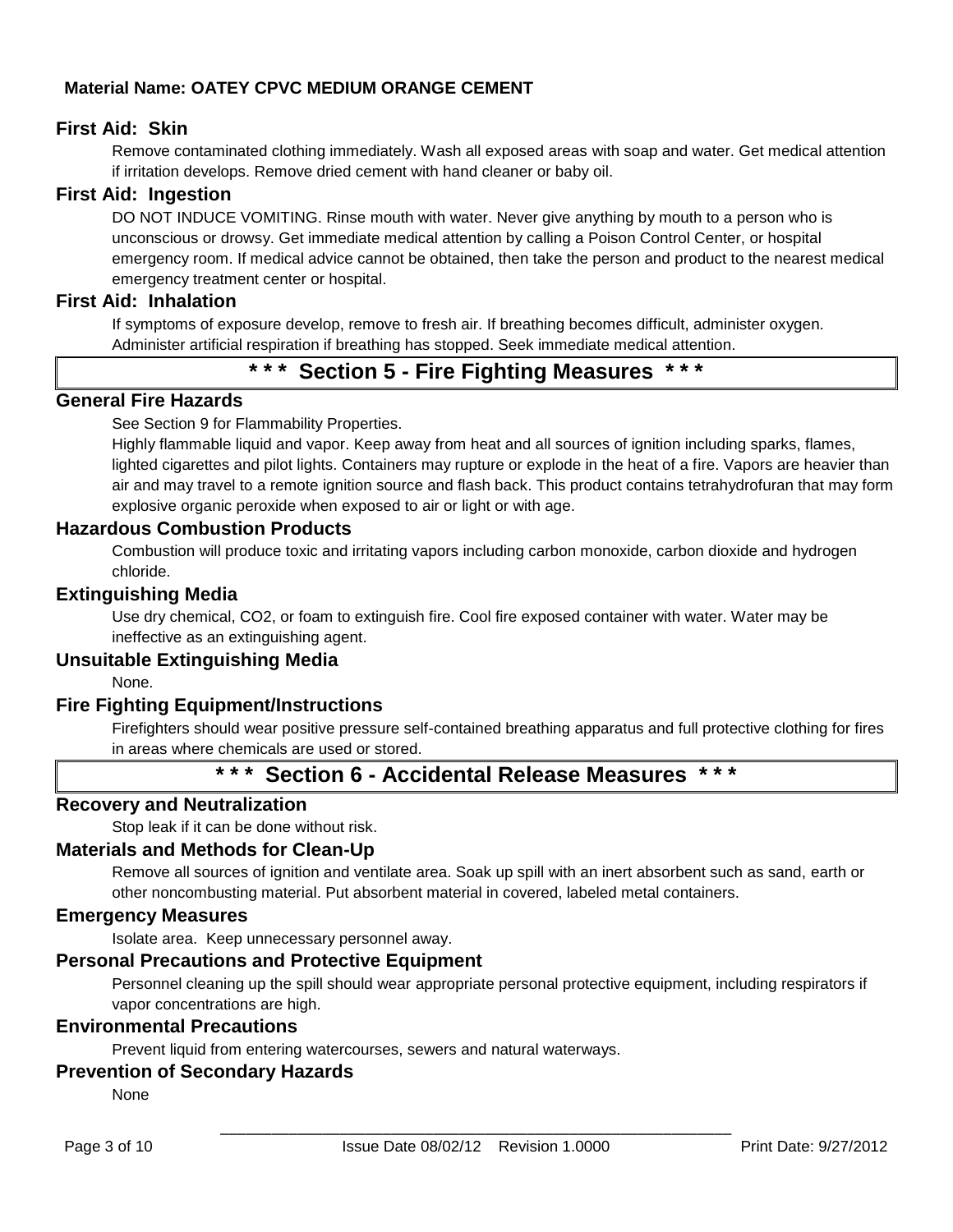# **\* \* \* Section 7 - Handling and Storage \* \* \***

#### **Handling Procedures**

Avoid contact with eyes, skin and clothing. Avoid breathing vapors or mists. Use with adequate ventilation (equivalent to outdoors). Wash thoroughly after handling. Do not eat, drink or smoke in the work area. Keep product away from heat, sparks, flames and all other sources of ignition. No smoking in storage or use areas. Keep containers closed when not in use. "Empty" containers retain product residue and can be hazardous. Follow all SDS precautions in handling empty containers. Do not cut or weld on or near empty or full containers.

#### **Storage Procedures**

Store in a cool, dry, well-ventilated area away from incompatible materials. Keep containers closed when not in use.

#### **Incompatibilities**

Oxidizing agents, alkalis, amines, ammonia, acids, chlorine compounds, chlorinated inorganics (potassium, calcium and sodium hypochlorite) and hydrogen peroxides. May attack plastic, resins and rubber.

# **\* \* \* Section 8 - Exposure Controls / Personal Protection \* \* \***

#### **Component Exposure Limits**

#### **Tetrahydrofuran (109-99-9)**

|       | ACGIH: 50 ppm TWA                                                                    |
|-------|--------------------------------------------------------------------------------------|
|       | 100 ppm STEL                                                                         |
|       | Skin - potential significant contribution to overall exposure by the cutaneous route |
| OSHA: | 200 ppm TWA; 590 mg/m3 TWA                                                           |
|       | NIOSH: 200 ppm TWA; 590 mg/m3 TWA                                                    |
|       | 250 ppm STEL; 735 mg/m3 STEL                                                         |
|       |                                                                                      |

#### **Methyl ethyl ketone (78-93-3)**

|        | ACGIH: 200 ppm TWA           |
|--------|------------------------------|
|        | 300 ppm STEL                 |
| OSHA:  | 200 ppm TWA; 590 mg/m3 TWA   |
| NIOSH: | 200 ppm TWA; 590 mg/m3 TWA   |
|        | 300 ppm STEL; 885 mg/m3 STEL |

#### **Acetone (67-64-1)**

| ACGIH: | 500 ppm TWA                  |
|--------|------------------------------|
|        | 750 ppm STEL                 |
| OSHA:  | 1000 ppm TWA; 2400 mg/m3 TWA |
| NIOSH: | 250 ppm TWA; 590 mg/m3 TWA   |

Potential for dermal absorption

#### **Cyclohexanone (108-94-1)**

| ACGIH: 20 ppm TWA                                                                    |
|--------------------------------------------------------------------------------------|
| 50 ppm STEL                                                                          |
| Skin - potential significant contribution to overall exposure by the cutaneous route |
| OSHA: 50 ppm TWA; 200 mg/m3 TWA                                                      |
| NIOSH: 25 ppm TWA; 100 mg/m3 TWA                                                     |
|                                                                                      |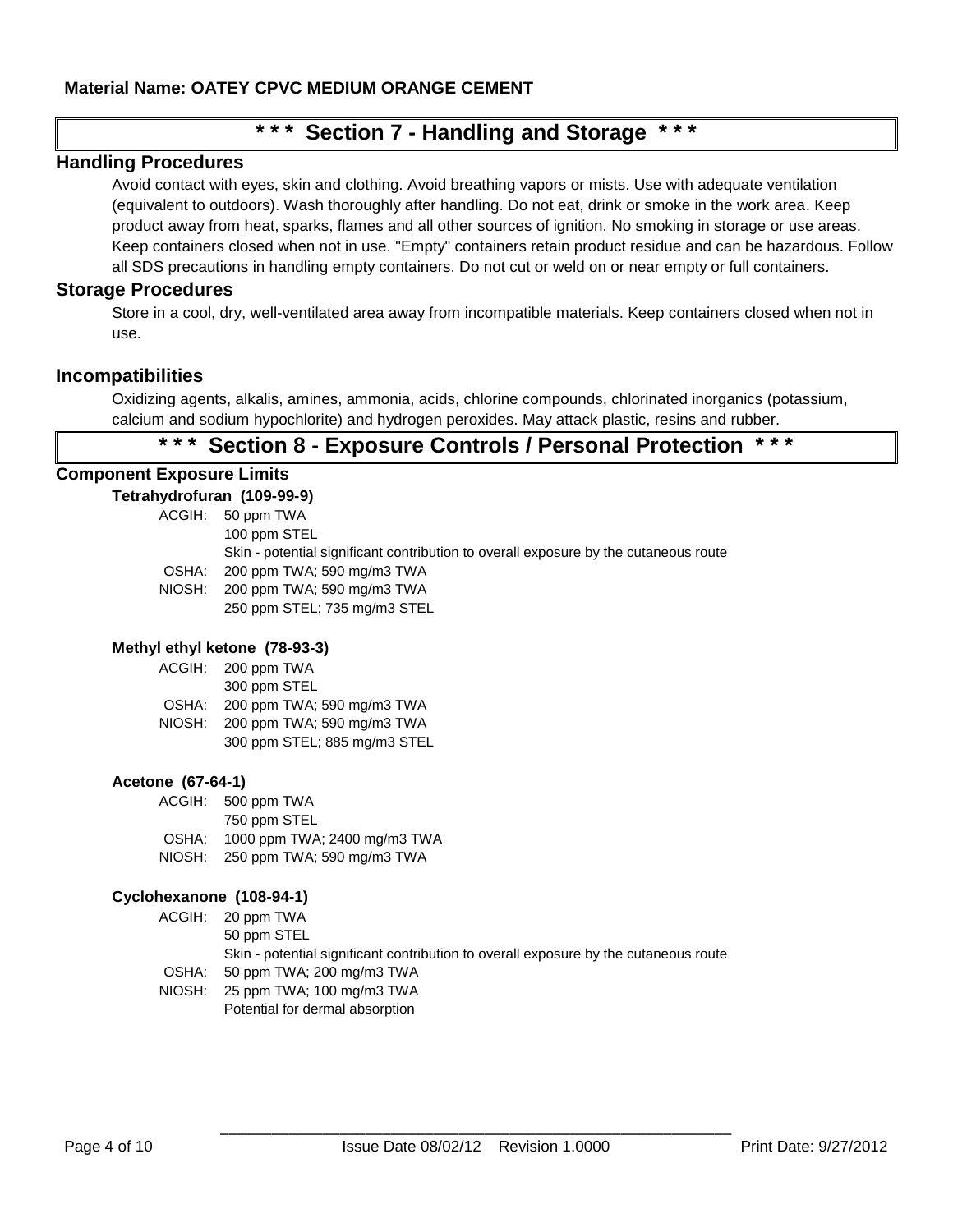## **Engineering Measures**

Open doors & windows. Provide ventilation capable of maintaining emissions at the point of use below recommended exposure limits. If used in enclosed area, use exhaust fans. Exhaust fans should be explosionproof or set up in a way that flammable concentrations of solvent vapors are not exposed to electrical fixtures or hot surfaces.

## **Personal Protective Equipment: Respiratory**

For operations where the exposure limit may be exceeded, a NIOSH approved organic vapor respirator or supplied air respirator is recommended. Equipment selection depends on contaminant type and concentration, select in accordance with 29 CFR 1910.134 and good industrial hygiene practice. For firefighting, use selfcontained breathing apparatus.

## **Personal Protective Equipment: Hands**

Rubber gloves are suitable for normal use of the product. For long exposures chemical resistant gloves may be required such as 4H(tm) or Silver Shield(tm) to avoid prolonged skin contact.

## **Personal Protective Equipment: Eyes**

Safety glasses with side shields or safety goggles.

#### **Personal Protective Equipment: Skin and Body**

No additional protective equipment needed.

# **\* \* \* Section 9 - Physical & Chemical Properties \* \* \***

| Appearance:                  | Orange                                            | Odor:                                | Ether-like                                                    |
|------------------------------|---------------------------------------------------|--------------------------------------|---------------------------------------------------------------|
| <b>Physical State:</b>       | Liquid                                            | pH:                                  | NA.                                                           |
| <b>Vapor Pressure:</b>       | 145 mmHg @ 20°C                                   | Vapor Density: 2.5                   |                                                               |
| <b>Boiling Point:</b>        | 151°F (66°C)                                      | <b>Melting Point: NA</b>             |                                                               |
| Solubility (H2O):            | Negligible                                        |                                      | <b>Specific Gravity:</b> $0.94 +/- 0.02$ @ 20 °C              |
|                              | <b>Evaporation Rate:</b> $(BUAC = 1) = 5.5 - 8.0$ |                                      | $VOC: 80-84%$                                                 |
| Octanol/H2O Coeff.:          | ND.                                               |                                      | <b>Flash Point:</b> $14-23^{\circ}F$ (-10 to -5 $^{\circ}C$ ) |
| <b>Flash Point Method:</b>   | CCCFP                                             | <b>Upper Flammability Limit</b> 11.8 |                                                               |
|                              |                                                   | (UEL):                               |                                                               |
| Lower Flammability Limit 1.8 |                                                   | <b>Burning Rate:</b>                 | ND.                                                           |
| $(LFL)$ :                    |                                                   |                                      |                                                               |
| <b>Auto Ignition:</b>        | ND.                                               |                                      |                                                               |
|                              |                                                   |                                      |                                                               |

# **\* \* \* Section 10 - Chemical Stability & Reactivity Information \* \* \***

## **Chemical Stability**

This is a stable material.

#### **Hazardous Reaction Potential**

Will not occur.

## **Conditions to Avoid**

Avoid heat, sparks, flames and other sources of ignition.

## **Incompatible Products**

Oxidizing agents, alkalis, amines, ammonia, acids, chlorine compounds, chlorinated inorganics (potassium, calcium and sodium hypochlorite) and hydrogen peroxides. May attack plastic, resins and rubber.

## **Hazardous Decomposition Products**

Combustion will produce toxic and irritating vapors including carbon monoxide, carbon dioxide and hydrogen chloride.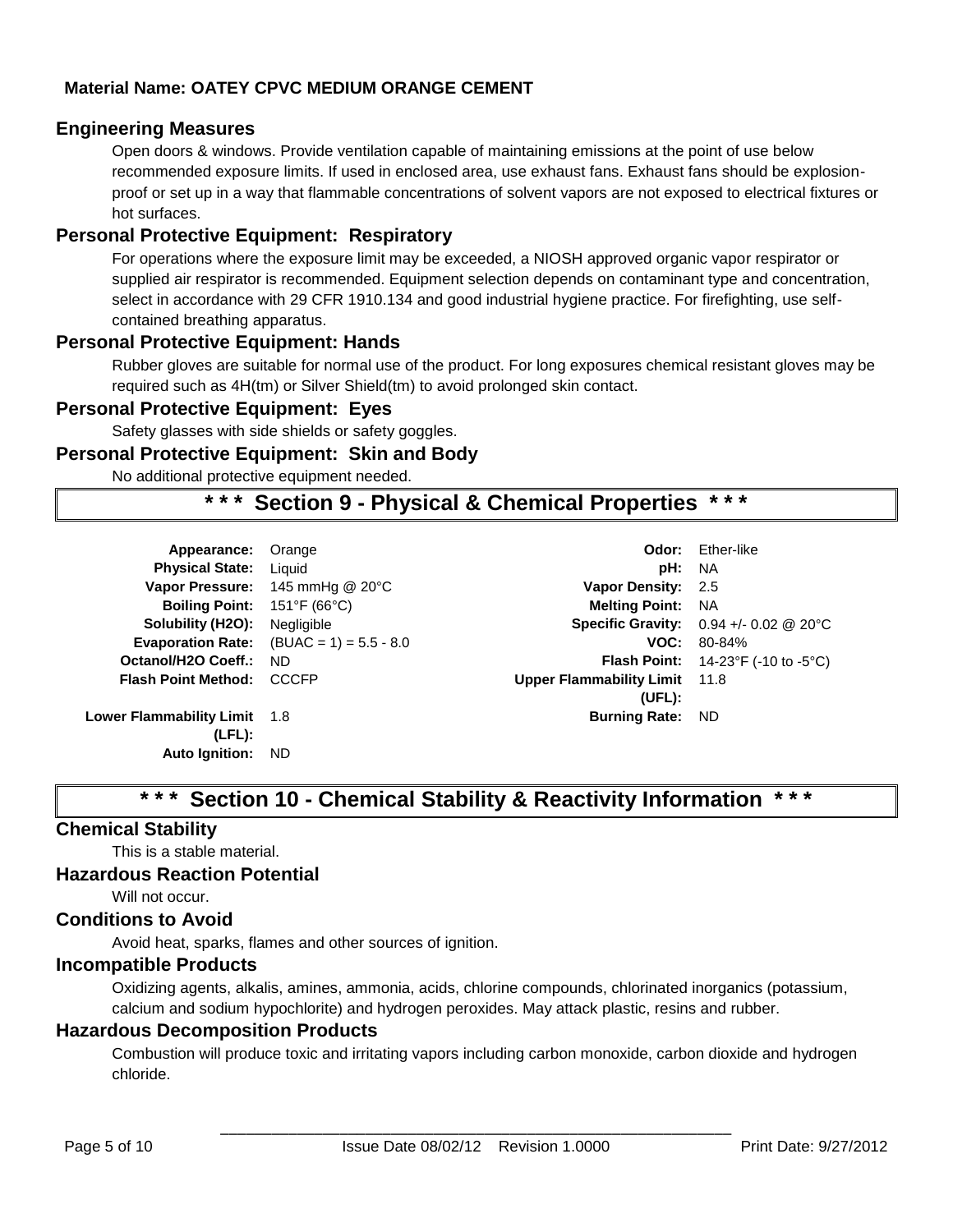# **\* \* \* Section 11 - Toxicological Information \* \* \***

## **Acute Toxicity**

## **Component Analysis - LD50/LC50**

#### **Tetrahydrofuran (109-99-9)**

Inhalation LC50 Rat 53.9 mg/L 4 h; Inhalation LC50 Rat 180 mg/L 1 h; Oral LD50 Rat 1650 mg/kg

#### **Methyl ethyl ketone (78-93-3)**

Inhalation LC50 Mouse 32 g/m3 4 h; Oral LD50 Rat 2737 mg/kg; Dermal LD50 Rabbit 6480 mg/kg

**Acetone (67-64-1)**

Oral LD50 Rat 5800 mg/kg

#### **Cyclohexanone (108-94-1)**

Inhalation LC50 Rat 10.7 mg/L 4 h; Inhalation LC50 Rat 8000 ppm 4 h; Oral LD50 Rat 800 mg/kg; Dermal LD50 Rabbit 948 mg/kg

#### **Silica, amorphous, fumed, crystalline-free (112945-52-5)**

Oral LD50 Rat 3160 mg/kg

## **Potential Health Effects: Skin Corrosion Property/Stimulativeness**

May cause irritation with redness, itching and pain. Methyl ethyl ketone and cyclohexanone may be absorbed through the skin causing effects similar to those listed under inhalation.

## **Potential Health Effects: Eye Critical Damage/ Stimulativeness**

Vapors may cause irritation. Direct contact may cause irritation with redness, stinging and tearing of the eyes. May cause eye damage.

## **Potential Health Effects: Ingestion**

Swallowing may cause abdominal pain, nausea, vomiting and diarrhea. Aspiration during swallowing or vomiting can cause chemical pneumonia and lung damage. May cause kidney and liver damage.

## **Potential Health Effects: Inhalation**

Vapors or mists may cause mucous membrane and respiratory irritation, coughing, headache, dizziness, dullness, nausea, shortness of breath and vomiting. High concentrations may cause central nervous system depression, narcosis and unconsciousness. May cause kidney, liver and lung damage.

#### **Respiratory Organs Sensitization/Skin Sensitization**

This product is not reported to have any skin sensitization effects.

#### **Generative Cell Mutagenicity**

Cyclohexanone has been positive in bacterial and mammalian assays. Acetone, methyl ethyl ketone and tetrahydrofuran are generally thought not to be mutagenic.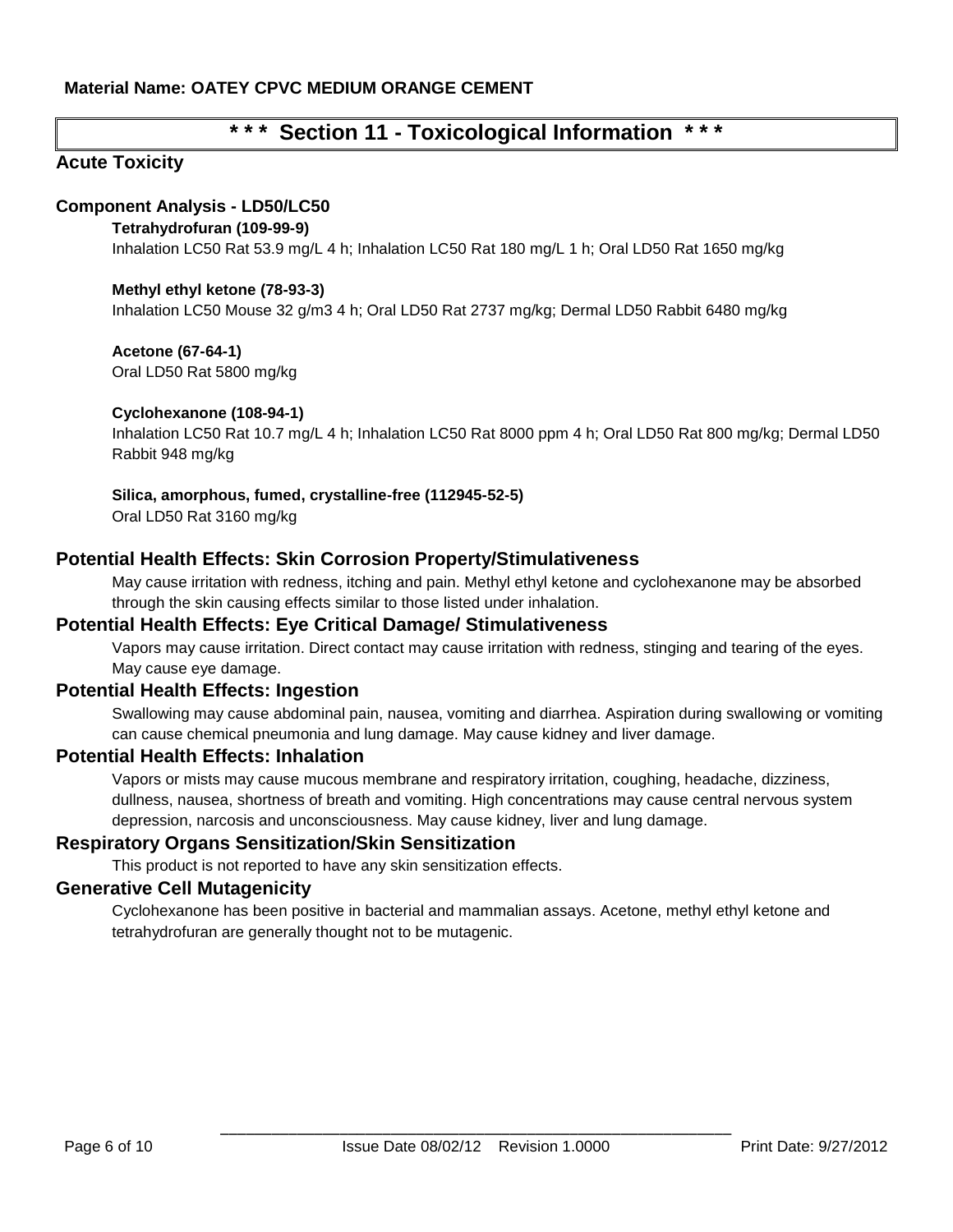## **Carcinogenicity**

#### **A: General Product Information**

In 2012 USEPA Integrated Risk Information System (IRIS) reviewed a two species inhalation lifetime study on THF conducted by NTP (1998). Male rats developed renal tumors and female mice developed liver tumors while neither the female rats nor the male mice showed similar results. Because the carcinogenic mechanisms could not be identified clearly in either species for either tumor, the EPA determined that the male rat and female mouse findings are relevant to the assessment of carcinogenic potential in humans. Therefore, the IRIS review concludes that these data in aggregate indicate that there is "suggestive evidence of carcinogenic potential" following exposure to THF by all routes of exposure.

#### **B: Component Carcinogenicity**

#### **Tetrahydrofuran (109-99-9)**

ACGIH: A3 - Confirmed Animal Carcinogen with Unknown Relevance to Humans

#### **Acetone (67-64-1)**

ACGIH: A4 - Not Classifiable as a Human Carcinogen

#### **Cyclohexanone (108-94-1)**

ACGIH: A3 - Confirmed Animal Carcinogen with Unknown Relevance to Humans

IARC: Monograph 71 [1999]; Monograph 47 [1989] (Group 3 (not classifiable))

#### **Silica, amorphous, fumed, crystalline-free (112945-52-5)**

IARC: Monograph 68 [1997] (listed under Amorphous silica) (Group 3 (not classifiable))

## **Reproductive Toxicity**

Methyl ethyl ketone and cyclohexanone have been shown to cause embryofetal toxicity and birth defects in laboratory animals. Acetone and tetrahydrofuran has been found to cause adverse developmental effects only when exposure levels cause other toxic effects to the mother.

## **Specified Target Organ General Toxicity: Single Exposure**

May cause respiratory irritation. Inhalation of high concentrations may cause central nervous system depression, narcosis and unconsciousness. May cause kidney, liver and lung damage.

## **Specified Target Organ General Toxicity: Repeated Exposure**

This product is not reported to have any specific target organ toxicity repeat exposure effects.

#### **Aspiration Respiratory Organs Hazard**

Aspiration during swallowing or vomiting can cause chemical pneumonia and lung damage. May cause kidney and liver damage.

# **\* \* \* Section 12 - Ecological Information \* \* \***

## **Ecotoxicity**

## **A: General Product Information**

This product is not expected to be toxic to aquatic organisms.

## **B: Component Analysis - Ecotoxicity - Aquatic Toxicity**

#### **Tetrahydrofuran (109-99-9)**

#### **Test & Species Conditions** 96 Hr LC50 Pimephales promelas 1970-2360 mg/L [flow-through] 96 Hr LC50 Pimephales promelas 2700-3600 mg/L [static] 24 Hr EC50 Daphnia magna 5930 mg/L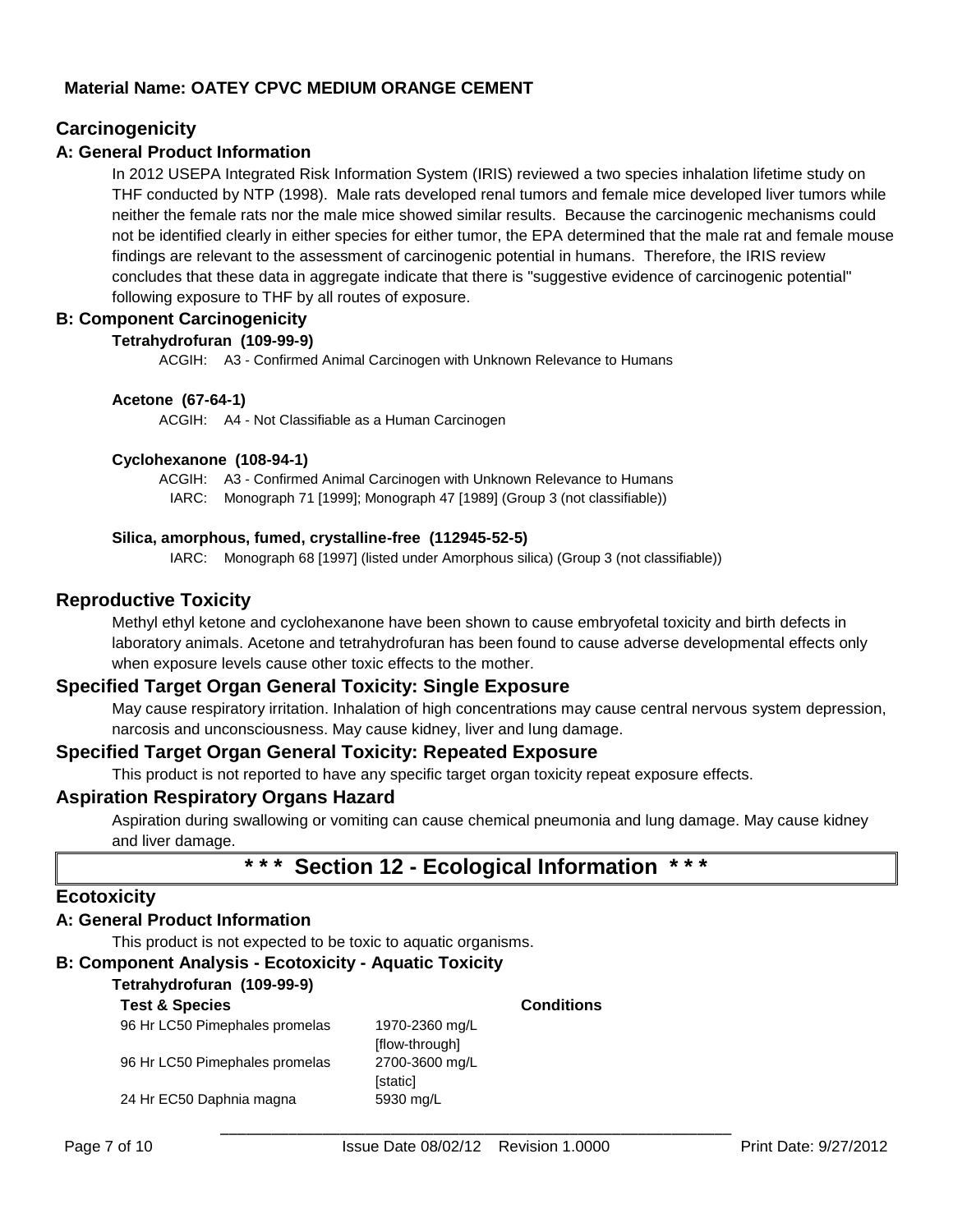| Methyl ethyl ketone (78-93-3)<br><b>Test &amp; Species</b><br>96 Hr LC50 Pimephales promelas<br>48 Hr EC50 Daphnia magna<br>48 Hr EC50 Daphnia magna<br>48 Hr EC50 Daphnia magna                             | 3130-3320 mg/L<br>[flow-through]<br>>520 mg/L<br>5091 mg/L<br>4025 - 6440 mg/L<br>[Static]                              | <b>Conditions</b> |
|--------------------------------------------------------------------------------------------------------------------------------------------------------------------------------------------------------------|-------------------------------------------------------------------------------------------------------------------------|-------------------|
| Acetone (67-64-1)<br><b>Test &amp; Species</b><br>96 Hr LC50 Oncorhynchus mykiss<br>96 Hr LC50 Pimephales promelas<br>96 Hr LC50 Lepomis macrochirus<br>48 Hr EC50 Daphnia magna<br>48 Hr EC50 Daphnia magna | $4.74 - 6.33$ mL/L<br>6210 - 8120 mg/L<br>[static]<br>8300 mg/L<br>10294 - 17704 mg/L<br>[Static]<br>12600 - 12700 mg/L | <b>Conditions</b> |
| Cyclohexanone (108-94-1)<br><b>Test &amp; Species</b><br>96 Hr LC50 Pimephales promelas<br>96 Hr LC50 Pimephales promelas<br>96 Hr EC50 Chlorella vulgaris<br>24 Hr EC50 Daphnia magna                       | 481-578 mg/L [flow-<br>through]<br>8.9 mg/L<br>$20 \text{ mg/L}$<br>800 mg/L                                            | <b>Conditions</b> |

## **Persistence/Degradability**

No information available for the product.

## **Bioaccumulation**

No information available for the product.

## **Mobility in Soil**

No information available for the product.

# **\* \* \* Section 13 - Disposal Considerations \* \* \***

## **Waste Disposal Instructions**

See Section 7 for Handling Procedures. See Section 8 for Personal Protective Equipment recommendations.

## **Disposal of Contaminated Containers or Packaging**

Dispose of contents/container in accordance with local/regional/national/international regulations.

## **\* \* \* Section 14 - Transportation Information \* \* \***

## **DOT Information**

**For Greater than 1 liter (0.3 gal): Shipping Name:** Adhesives **UN #:** 1133 **Hazard Class:** 3 **Packing Group:** II **Required Label(s):** Flammable Liquid

**For Less than 1 liter (0.3 gal):**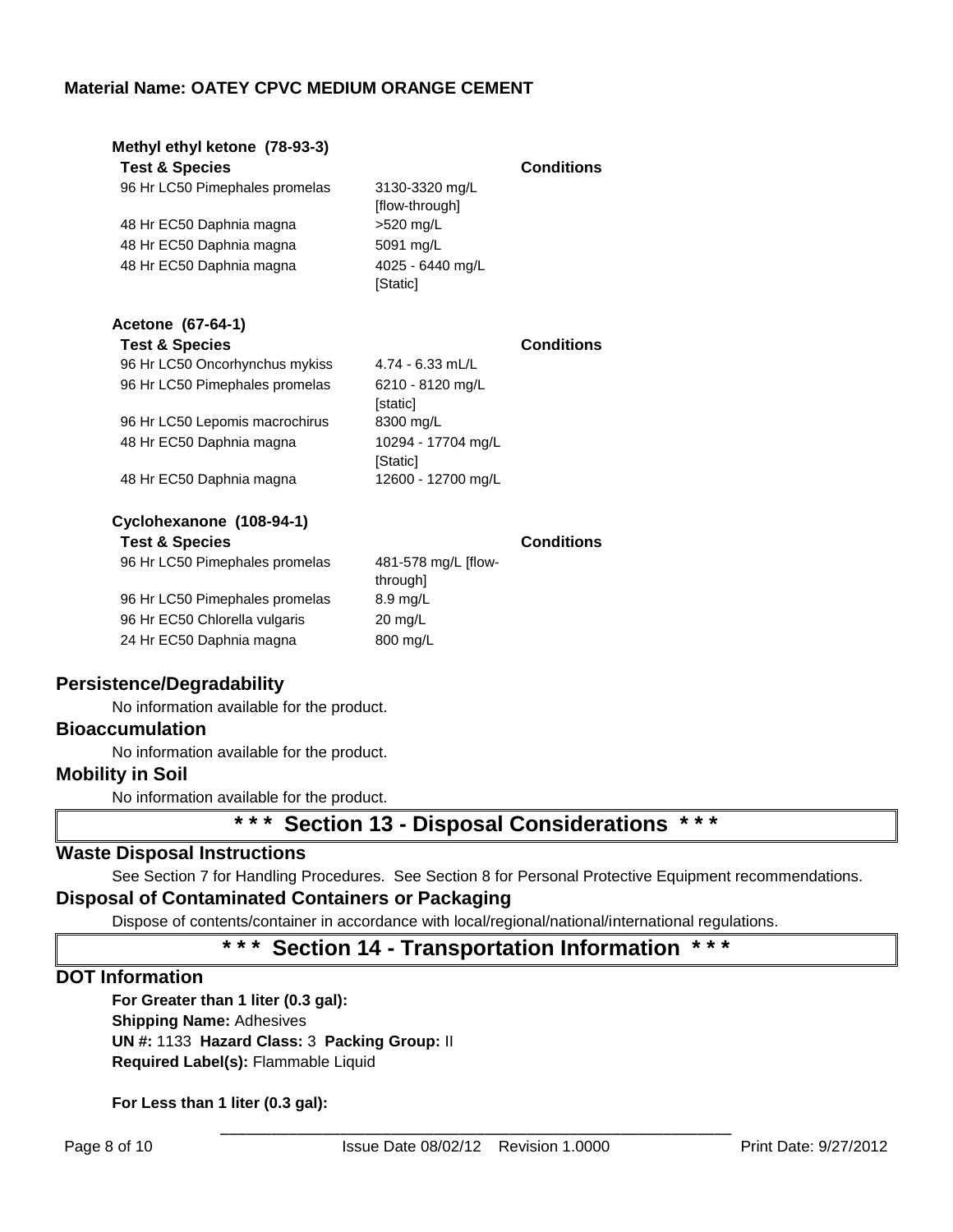**Shipping Name:** Consumer Commodity, ORM-D

#### **IMDG Information**

**For Greater than 1 liter (0.3 gal): Shipping Name:** Adhesives **UN #:** 1133 **Hazard Class:** 3 **Packing Group:** II **Required Label(s):** Flammable Liquid

**For Less than 1 liter (0.3 gal): Shipping Name:** Adhesives **UN #:** 1133 **Hazard Class:** 3 **Packing Group:** II **Required Label(s):** None (Limited Quantities are expected from labeling)

# **\* \* \* Section 15 - Regulatory Information \* \* \***

# **Regulatory Information**

#### **US Federal Regulations**

#### **Component Analysis**

This material contains one or more of the following chemicals required to be identified under SARA Section 302 (40 CFR 355 Appendix A), SARA Section 313 (40 CFR 372.65) and/or CERCLA (40 CFR 302.4).

#### **Tetrahydrofuran (109-99-9)**

CERCLA: 1000 lb final RQ; 454 kg final RQ

#### **Methyl ethyl ketone (78-93-3)**

CERCLA: 5000 lb final RQ; 2270 kg final RQ

#### **Acetone (67-64-1)**

CERCLA: 5000 lb final RQ; 2270 kg final RQ

#### **Cyclohexanone (108-94-1)**

CERCLA: 5000 lb final RQ; 2270 kg final RQ

#### **State Regulations**

#### **Component Analysis - State**

The following components appear on one or more of the following state hazardous substances lists:

| <b>Component</b>    | CAS      | СA  | MА  | MN  | <b>NJ</b> | <b>PA</b> | <b>RI</b> |
|---------------------|----------|-----|-----|-----|-----------|-----------|-----------|
| Tetrahydrofuran     | 109-99-9 | Yes | Yes | Yes | Yes       | Yes       | No        |
| Methyl ethyl ketone | 78-93-3  | Yes | Yes | Yes | Yes       | Yes       | No        |
| Acetone             | 67-64-1  | Yes | Yes | Yes | Yes       | Yes       | No        |
| Cyclohexanone       | 108-94-1 | Yes | Yes | Yes | Yes       | Yes       | No        |